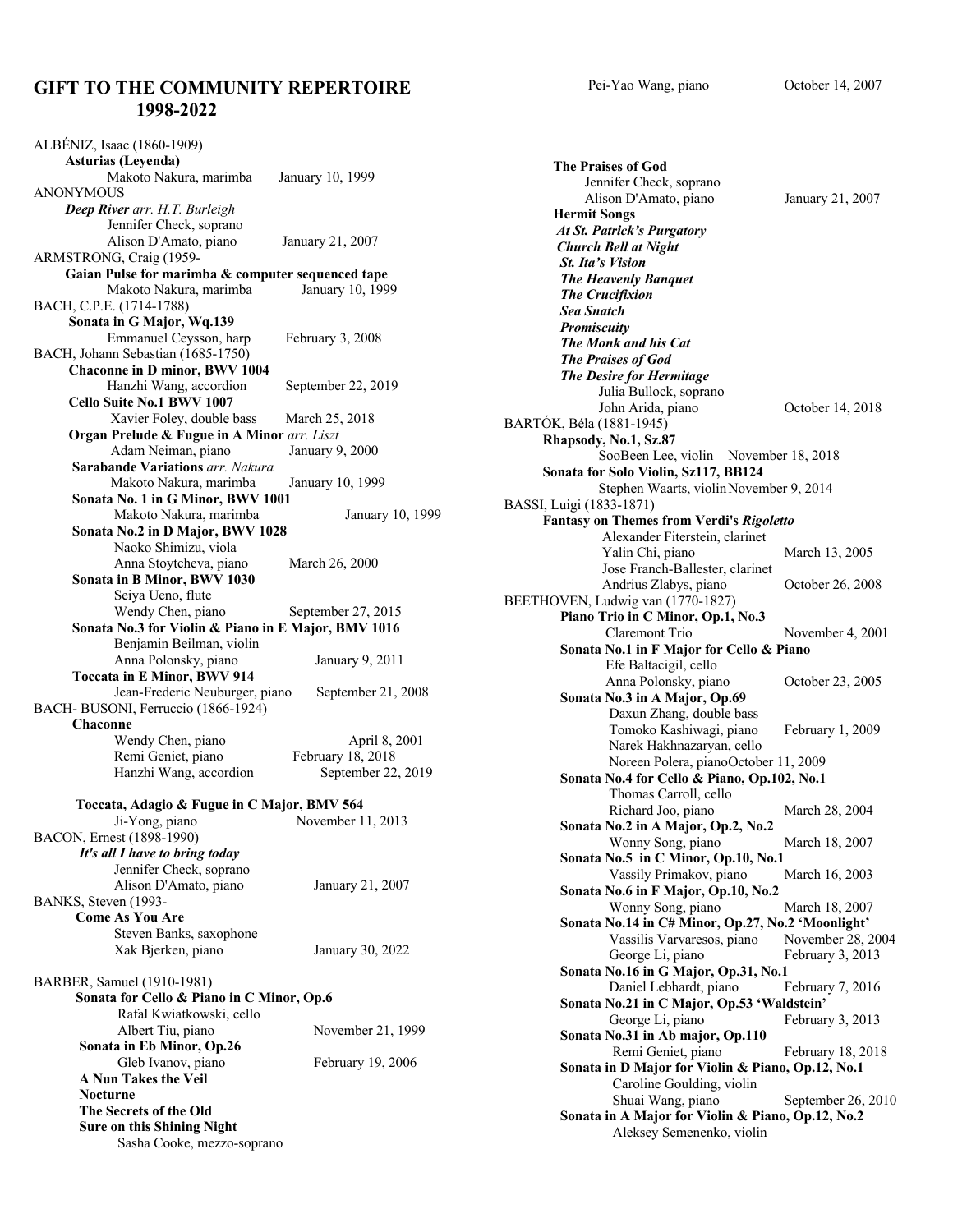| Inna Firsova, piano                                            | March 12, 2017     |
|----------------------------------------------------------------|--------------------|
| Sonata in F Major for Violin & Piano, Op.24 'Spring'           |                    |
| Bella Hristova, violin                                         |                    |
| Amy Yang, piano                                                | January 26, 2014   |
| Sonata in A Major for Violin & P iano, Op.30, No.1             |                    |
| Benjamin Baker, violin                                         |                    |
| Janice Carissa, piano                                          | September 19, 2021 |
| Sonata in G Major for Violin & Piano, Op.30, No.3              |                    |
|                                                                |                    |
| Paul Huang, violin                                             |                    |
| Jessica Osborne, piano                                         | September 30, 2012 |
| Stephen Waarts, violin                                         |                    |
| Chelsea Wang, piano                                            | November 9, 2014   |
| SooBeen Lee, violin                                            |                    |
| Dina Vainshtein, piano                                         | November 18, 2018  |
| Sonata in A Minor for Violin & Piano, Op.47 'Kreutzer'         |                    |
| Bella Hristova, violin                                         |                    |
| Amy Yang, piano                                                | January 26, 2014   |
| Sonata in G Major for Violin & Piano, Op.96                    |                    |
| Timothy Fain, violin                                           |                    |
| String Quartet in C Major, Op.59, No.3                         |                    |
|                                                                |                    |
| Jupiter String Quartet                                         | February 26, 2006  |
| <b>String Quartet in A minor, Op.132</b>                       |                    |
| Zora String Quartet                                            | October 15, 2017   |
| Variations on an Original Theme in F Major, Op.34              |                    |
| Benjamin Moser, piano                                          | September 25, 2011 |
| Variations on 'Bei Männern, welche Liebe fühlen', Wo0 46       |                    |
| Jonathan Swensen, cello                                        |                    |
| Noreen Polera, piano                                           | February 23, 2020  |
| BERIO, Luciano (1925-2003)                                     |                    |
| <b>Sequenza XIV for Cello</b>                                  |                    |
| Zlatomir Fung, cello                                           | January 13, 2019   |
| BERNSTEIN, Leonard (1918-1990)                                 |                    |
| A Little Bit in Love                                           |                    |
|                                                                |                    |
| <b>My House</b>                                                |                    |
| <b>Spring Will Come Again</b>                                  |                    |
| Jennifer Check, soprano                                        |                    |
| Alison D'Amato, piano                                          | January 21, 2007   |
| BIZET, Georges (1838-1875)                                     |                    |
| Fantasie brilliant sur Carmen arr. Borne                       |                    |
| Seiya Ueno, flute                                              |                    |
| Wendy Chen, piano                                              | September 27, 2015 |
| BLOCH, Ernest (1880-1959)                                      |                    |
| Baal Shem, B.47                                                |                    |
| Zlatomir Fung, cello                                           |                    |
| Janice Carissa, piano                                          | January 13, 2019   |
| BOCCHERINI, Luigi (1743-1805)                                  |                    |
| Sonata in A Major 'L'imperatrice'                              |                    |
|                                                                |                    |
| Thomas Carroll, cello                                          |                    |
| Richard Joo, piano                                             | March 28, 2004     |
| BOTTESINI, Giovanni (1821-1889)                                |                    |
| Capriccio bravura                                              |                    |
| DaXun Zhang, double bass                                       |                    |
|                                                                |                    |
| Tomoko Kashiwagi, piano                                        | February 20, 2005  |
| Elegy                                                          |                    |
|                                                                |                    |
| DaXun Zhang, double bass                                       |                    |
| Tomoko Kashiwagi, piano                                        | February 1, 2009   |
| BOULEZ, Pierre (1925-2016)                                     |                    |
| Sonatine                                                       |                    |
| Seiya Ueno, flute                                              |                    |
| Wendy Chen, piano                                              | September 27, 2015 |
| BOYLE, Benjamin C.S. (1979-                                    |                    |
| Sonata for Cello & Piano                                       |                    |
| Efe Baltacigil, cello                                          |                    |
| Anna Polonsky, piano                                           | October 23, 2005   |
|                                                                |                    |
| BRAHMS, Johannes (1833-1897)<br>An eine Äolsharge, Op.19, No.5 |                    |

| Der Gang zum Liebchen, Op.48, No.1                                  |                    |
|---------------------------------------------------------------------|--------------------|
| In Waldeseinsamkeit, Op.85, No.6                                    |                    |
| Von ewiger Liebe, Op.43, No.1                                       |                    |
| Wie Melodien zieht es mir, Op.105, No.1                             |                    |
| Ständchen, Op.106, No.1                                             |                    |
| Randall Scarlata, baritone                                          |                    |
| Cameron Stowe, piano                                                | January 28, 2001   |
| <b>Four Pieces from Op.118</b>                                      |                    |
| <b>Intermezzo in A Minor</b>                                        |                    |
| <b>Intermezzo in A Major</b><br><b>Ballade in G Minor</b>           |                    |
| <b>Intermezzo in Eb Minor</b>                                       |                    |
| Benjamin Moser, piano                                               | September 25, 2011 |
| Sonata in Eb Major, Op.120, No.2                                    |                    |
| Jose Franch-Ballester, clarinet                                     |                    |
| Andrius Zlabys, piano                                               | October 26, 2008   |
| Antoine Tamestit, viola                                             |                    |
| Ying-Chien Lin, piano                                               | November 30, 2003  |
| Sonata No.1 in E Minor for Cello & Piano, Op.38                     |                    |
| Sang-Eun Lee, cello                                                 |                    |
| Noreen Polera, piano                                                | November 15, 2015  |
| Zlatomir Fung, cello                                                |                    |
| Janice Carissa, piano                                               | January 13, 2019   |
| Sonata No.2 in F Major for Cello & Piano, Op.99                     |                    |
| Thomas Carroll, cello                                               |                    |
| Richard Joo, piano                                                  | March 28, 2004     |
| Cicely Parnas, cello                                                |                    |
| Noreen Polera, piano                                                | March 9, 2014      |
| Sonata No.3 in F Minor, Op.5                                        |                    |
| Jean-Frederic Neuburger, piano                                      |                    |
|                                                                     | September 21, 2008 |
| Sonata No 1 in G Major for Violin & Piano, Op.78                    |                    |
| Noe Inui, violin<br>Noreen Polera, piano                            |                    |
|                                                                     | February 14, 2010  |
|                                                                     |                    |
| Sonata No.1 in F Minor, Op.120 for Clarinet & Piano                 |                    |
| Steven Banks, saxophone                                             |                    |
| Xak Bjerken, piano                                                  | January 30, 2022   |
| BRANBY, Bruce (1946 - composes using the name Roland Curb           |                    |
| Tango                                                               |                    |
| Daxun Zhang, double bass                                            |                    |
| Tomoko Kashiwagi, piano                                             | February 1, 2009   |
| BRITTEN, Benjamin (1913-1976)                                       |                    |
| The foggy, foggy dew<br>Oliver Cromwell                             |                    |
| O waly, waly                                                        |                    |
| <b>The Crocodile</b>                                                |                    |
| Samuel Hasselhorn, baritone                                         |                    |
| Renate Rohlfing, piano                                              | January 29, 2017   |
| BRUCH, Max (1838-1920)                                              |                    |
| Romanze in F Major, Op.85                                           |                    |
| Antoine Tamestit, viola                                             |                    |
| Ying-Chien Lin, piano                                               | November 30, 2003  |
| CANTELOUBE, Joseph (1879-1957)                                      |                    |
| <b>From Chants d'Auvergne</b>                                       |                    |
| L'Antoueno                                                          |                    |
| La Delaissado                                                       |                    |
| Lou coucut                                                          |                    |
| Pastourelle                                                         |                    |
| Jennifer Johnson Cano, mezzo-soprano                                |                    |
| Christopher Cano, piano                                             | March 4, 2012      |
| CASSADÓ, Gaspar (1897-1966)                                         |                    |
| <b>Suite for Solo Cello</b>                                         |                    |
| Cicely Parnas, cello                                                | March 9, 2014      |
| CHANLER, Theodore (1902-1961)<br>Eight Epitaphs (Walter de la Mare) |                    |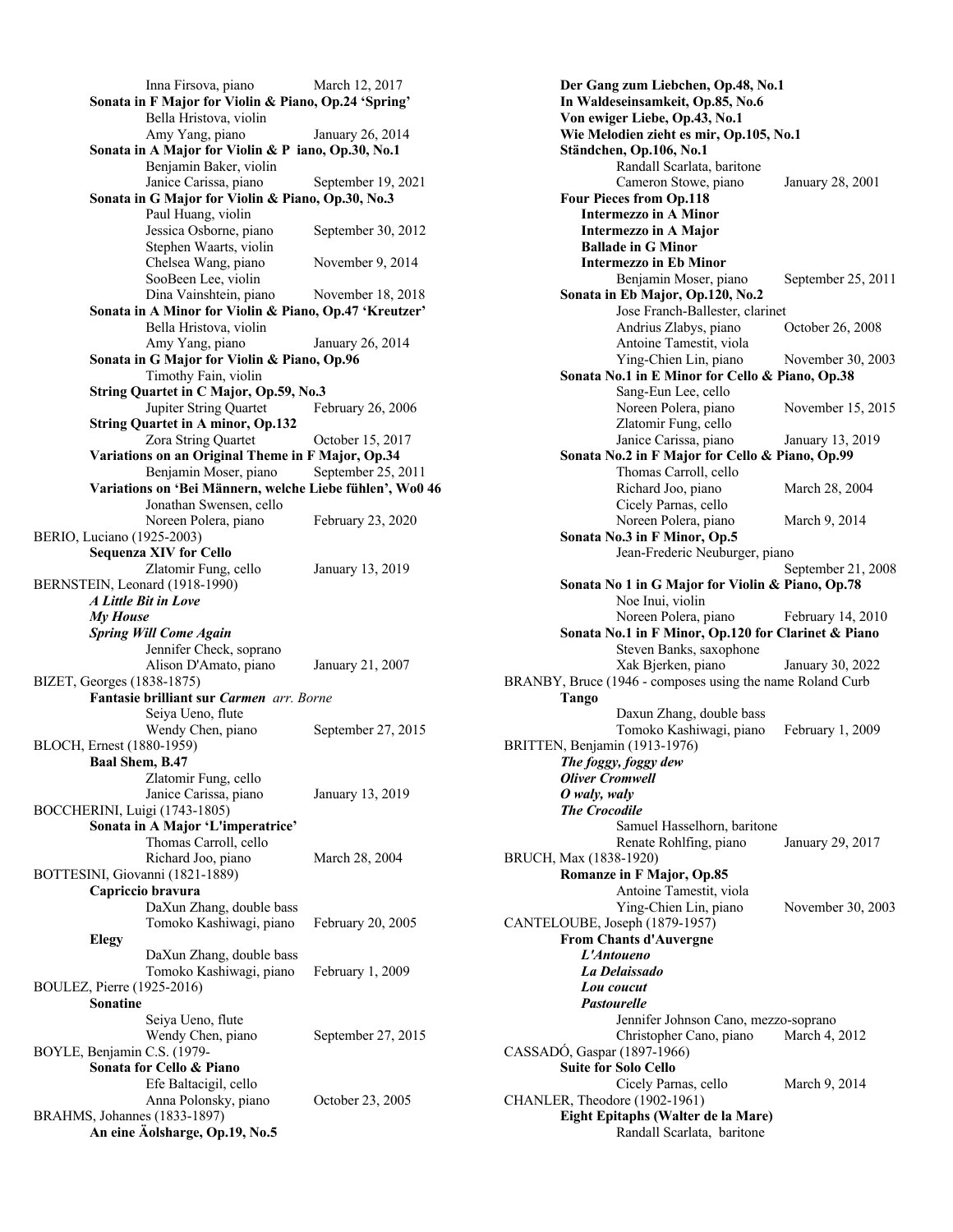| Cameron Stowe, piano                                                   | January 28, 2001    |
|------------------------------------------------------------------------|---------------------|
| CHOPIN, Frederick (1810-1849)                                          |                     |
| Ballade No.3 in Ab Major, Op.4                                         |                     |
| Ji-Yong, piano                                                         | November 11, 2013   |
| Andrew Tyson, piano<br>Barcarole in F# Minor, Op.60                    | September 21, 2014  |
| Nathan Lee, piano                                                      | April 3, 2022       |
| Etudes, Op. 25                                                         |                     |
| No.2 in F Minor                                                        |                     |
| No. 3 in F Major                                                       |                     |
| No.6 in G# Minor                                                       |                     |
| No.7 in C# Minor                                                       |                     |
| No. 9 in Gb Major                                                      |                     |
| No. 12 in C Minor                                                      |                     |
| Charlie Albright, piano                                                | February 6, 2011    |
| Fantasie in F Minor, Op.49, No.17<br>Vassily Primakov, piano           | March 16, 2003      |
| Four Mazurkas, Op.30                                                   |                     |
| No.1 in C Minor                                                        |                     |
| No.2 in B Minor                                                        |                     |
| No.3 in Db Major                                                       |                     |
| No. 4 in C# Minor                                                      |                     |
| Andrew Tyson, piano                                                    | September 21, 2014  |
| Grand Waltz in Ab Major, Op.42<br>Gleb Ivanov, piano                   |                     |
| Nocturne in C Minor, Op.48, No.1                                       | February 19, 2006   |
| Wendy Chen, piano                                                      | April 8, 2001       |
| Gleb Ivanov, piano                                                     | February 19, 2006   |
| Nocturne in E Major, Op.62, No.2                                       |                     |
| Jean-Frederic Neuburger, piano                                         |                     |
|                                                                        | September 21, 2008  |
| Polonaise in C# Minor, Op.26, No.1<br>Vassilis Varvaresos, piano       | November 28, 2004   |
| Polonaise in Ab Major, Op.53                                           |                     |
| Jean-Frederic Neuburger, piano                                         |                     |
|                                                                        | September 21, 2008  |
| Scherzo No.1 in B Minor, Op.20, No.1<br>Jean-Frederic Neuburger, piano |                     |
|                                                                        | September 21, 2008  |
| Nathan Lee, piano                                                      | April 3, 2022       |
|                                                                        |                     |
| Sonata in G Minor for Cello & Piano, Op.65<br>Rafal Kwiatkowski, cello |                     |
| Albert Tiu, piano                                                      | November 21, 1999   |
| Efe Baltacigil, cello                                                  |                     |
| Anna Polonsky, piano                                                   | October 23, 2005    |
| Sonata No.2 in Bb Minor, Op.35                                         |                     |
| George Li, piano                                                       | February 3, 2013lis |
| CLARKE, Rebecca (1886-1979)<br>Sonata for Viola & Piano                |                     |
| Antoine Tamestit, viola                                                |                     |
| Ying-Chien Lin, piano                                                  | November 30, 2003   |
| COPLAND, Aaron (1900-1990)                                             |                     |
| Sonata for Violin & Piano                                              |                     |
| Benjamin Baker, violin                                                 |                     |
| Janice Carissa, piano                                                  | September 19, 2021  |
| There came a wind like a bugle<br>Jennifer Check, soprano              |                     |
| Alison D'Amato, piano                                                  | January 21, 2007    |
| CORIGLIANO, John (1938-                                                |                     |
| Fantasia on an ostinato (1985)                                         |                     |
| Tomer Gewirtzman, piano                                                | October 30, 2016    |
| <b>The Red Violin Caprices</b>                                         |                     |
| Caroline Goulding, violin                                              |                     |
|                                                                        |                     |
| Shuai Wang, piano<br>COUPERIN, Francois (1668-1733)                    | September 26, 2010  |

| Selections from 'Pieces de clavicin'                 |                    |
|------------------------------------------------------|--------------------|
| Tomer Gewirtzman, piano                              | October 30, 2016   |
| CRESTON, Paul (1906-1985)                            |                    |
| Sonata in Eb Major, Op.19                            |                    |
| Steven Banks, saxophone                              |                    |
| Xak Bjerken, piano                                   | January 30, 2022   |
| CRUMB, George (1929-                                 |                    |
| <b>Sonata for Solo Cello</b>                         |                    |
| Sang-Eun Lee, cello                                  | November 15, 2015  |
| DALL'ABACO, Joseph (1675-1742)                       |                    |
| <b>Selections from 11 Capricci for Solo Cello</b>    |                    |
| Zlatomir Fung, cello                                 | January 13, 2019   |
| DECRUCK, Fernande (1896-1954)                        |                    |
| Sonata in C# Minor for Alto Saxophone & Piano        |                    |
| Steven Banks, saxophone                              |                    |
| Xak Bjerken, piano                                   | January 30, 2022   |
| DEBUSSY, Claude (1862-1918)                          |                    |
| <b>Apparition</b>                                    |                    |
| La romance d'Ariel                                   |                    |
| Courtenay Budd, soprano                              |                    |
| J.J. Penna, piano                                    | February 22, 2004  |
| La plus que lente                                    |                    |
| Paul Huang, violin                                   |                    |
| Jessica Osborne, piano                               | September 30, 2012 |
| <b>Chansons de Bilitis</b>                           |                    |
| La flûte de Pan                                      |                    |
| La chevelure                                         |                    |
| Le tombeau de naïades                                |                    |
| Sasha Cooke, mezzo-soprano                           |                    |
| Pei-Yao Wang, piano                                  | October 14, 2007   |
| Prélude à l'après-midi d'un faune                    |                    |
| Seiya Ueno, flute                                    |                    |
| Wendy Chen, piano                                    | September 27, 2015 |
|                                                      |                    |
| <b>Six Préludes</b>                                  |                    |
| Les sons et les parfums tournent dans l'air du soir' |                    |
| Les collines d'Anacapri                              |                    |
| Des pas sur la neige                                 |                    |
| La danse de Puck                                     |                    |
| La sérénade interrompue                              |                    |
| <b>Minstrels</b>                                     |                    |
| Roman Rabinovich, piano                              | November 8, 2009   |
| Sonata for Cello & Piano in D Minor                  |                    |
| Cicely Parnas, cello                                 |                    |
| Noreen Polera, piano                                 | March 9, 2014      |
| Sonata for Violin & Piano G Minor, L.140             |                    |
| Randall Goosby, violin                               |                    |
| Zhu Wang, piano                                      | November 17, 2019  |
| DENISOV, Edison (1929-1996)                          |                    |
| <b>Sonata for Solo Clarinet</b>                      |                    |
| Narek Arutyunian, clarinet                           | November 13, 2011  |
| DONIZETTI, Gaetano (1797-1848)                       |                    |
| Amor marinaro                                        |                    |
| Anton Belov, baritone                                |                    |
| Lydia Brown, piano                                   | January 26, 2003   |
| DUPARC, Henri (1848-1933)                            |                    |
| <b>Chanson</b> triste                                |                    |
| <i>Extase</i>                                        |                    |
| <b>Phidylé</b>                                       |                    |
| Samuel Hasselhorn, baritone                          |                    |
| Renate Rohlfing, piano                               | January 29, 2017   |
| DUTILLEUX, Henri (1916-2013)                         |                    |
| Ainsi la nuit                                        |                    |
| Jupiter String Quartet                               | February 26, 2006  |
| Prelude No.1 'D'ombre et de silence'                 |                    |
| Prelude No.2 'Sur un même accord'                    |                    |
| Andrew Tyson, piano                                  | September 21, 2014 |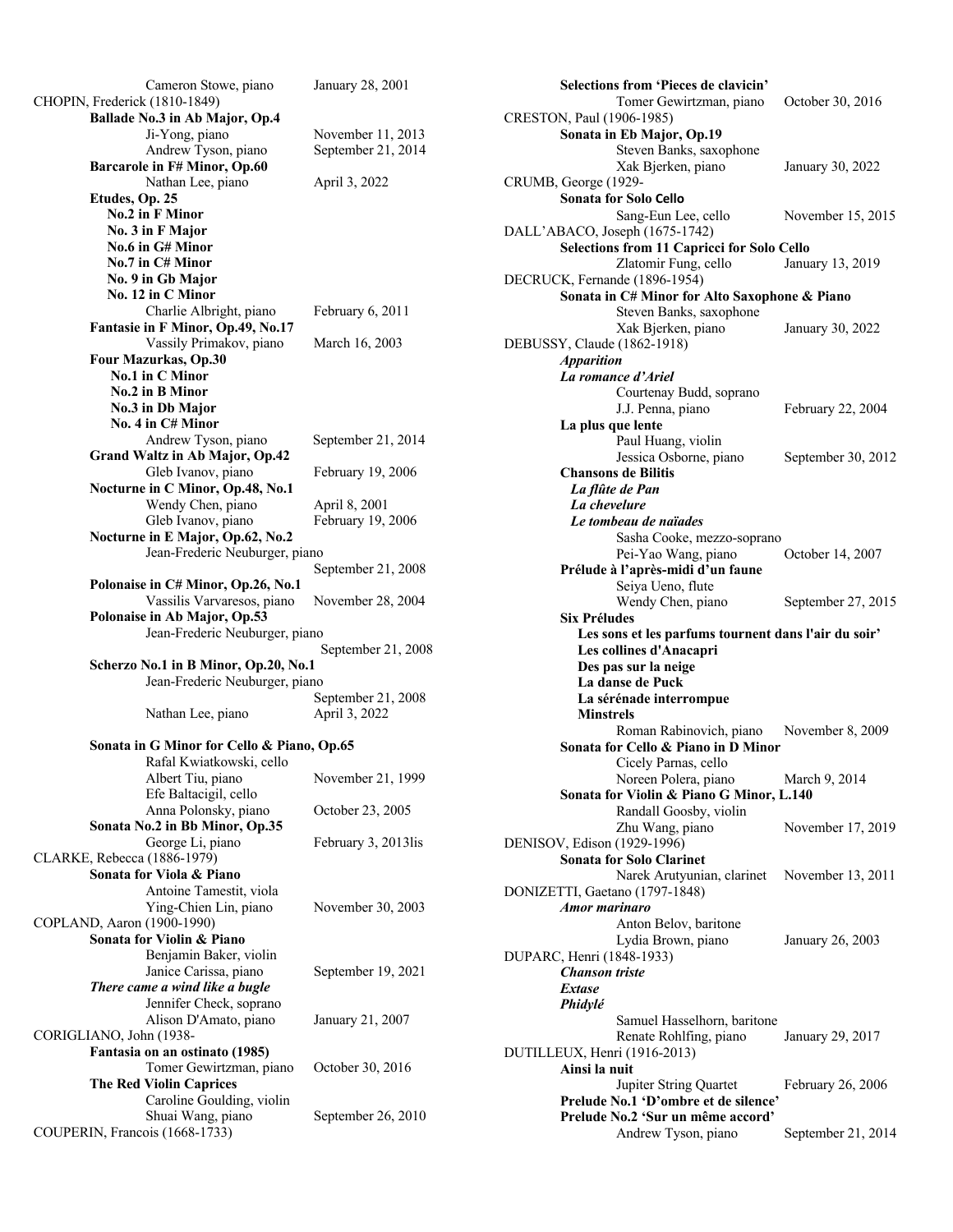| DVOŘÁK, Antonin (1841-1904)                                                       |                   |
|-----------------------------------------------------------------------------------|-------------------|
| From the Bohemian Forest, Op.68                                                   |                   |
| Zlatomir Fung, cello<br>Janice Carissa, piano                                     | January 13, 2019  |
| Gypsy Songs, Op. 55                                                               |                   |
| Jennifer Johnson Cano, mezzo-soprano                                              |                   |
| Christopher Cano, piano<br>ELGAR, Sir Edward (1857-1934)                          | March 4, 2012     |
| Sea Pictures, Op.37                                                               |                   |
| Jennifer Johnson Cano, mezzo-soprano                                              |                   |
| Christopher Cano, piano                                                           | March 4, 2012     |
| ERNST, Heinrich Wilhelm (1812-1865)<br><b>Grand Caprice on Schubert's Erlking</b> |                   |
| Mayuko Kamio, violin                                                              | November 12, 2000 |
| FALLA, Manuel de (1876-1946)                                                      |                   |
| Siete canciones populares Españolas                                               |                   |
| Jennifer Johnson Cano, meezzo-soprano<br>Christopher Cano, piano                  | March 4, 2012     |
| <b>Suite Populaire Espagnole</b>                                                  |                   |
| Rafal Kwiatkowski, Cello                                                          |                   |
| Albert Tiu, piano                                                                 | November 21, 1999 |
| FAURÉ, Gabriel (1845-1924)<br>Papillon, Op.77                                     |                   |
| Efe Baltacigil, cello                                                             |                   |
| Anna Polonsky, piano                                                              | October 23, 2005  |
| <b>Songs to texts of Paul Verlaine</b>                                            |                   |
| Claire de lune, Op.46, No.2<br>En sourdine, Op.58, No.2                           |                   |
| Mandoline, Op.58, No.1                                                            |                   |
| Prison, Op.83, No.1                                                               |                   |
| Randall Scarlata, baritone                                                        |                   |
| Cameron Stowe, piano<br>From La chanson d'Ève                                     | January 28, 2001  |
| Prima verba                                                                       |                   |
| Roses ardente                                                                     |                   |
| Comme dieu rayonne                                                                |                   |
| Veilles-tu, ma senteur de soleil                                                  |                   |
| <b>Crépuscule</b>                                                                 |                   |
| O mort, poissière d'étoile                                                        |                   |
| Julia Bullock, soprano<br>John Arida, piano                                       | October 14, 2018  |
| FINZI, Gerald (1901-1956)                                                         |                   |
| Let Us Garlands Bring, Op.18                                                      |                   |
| Stephan Loges, bass-baritone                                                      |                   |
| Alexander Schmalcz, piano March 28, 1999<br>FOLEY, Xavier (1994-                  |                   |
| <b>The Falling Seagull</b>                                                        |                   |
| <b>Irish Fantasy</b>                                                              |                   |
| Xavier Foley, double bass                                                         |                   |
| Kelly Lin, piano<br>FRANÇAIX, Jean (1912-1997)                                    | March 25, 2018    |
| Theme and Variations for Clarinet & Piano                                         |                   |
| Narek Arutyunian, clarinet                                                        |                   |
| Steven Beck, piano                                                                | November 13, 2011 |
| FRANCK, César (1822-1890)<br>Sonata in A Major for Violin & Piano                 |                   |
|                                                                                   |                   |
| Nicolas Kendall, violin                                                           |                   |
| Pei-Yao Wang, piano                                                               | October 13, 2002  |
| Aleksey Semenenko, violin                                                         |                   |
| Inna Firsova, piano                                                               | March 12, 2017    |
| Xavier Foley, double bass<br>Kelly Lin, piano                                     | March 25, 2018    |
| Jonathan Swensen, cello                                                           |                   |
| Noreen Polera, piano<br>Benjamin Baker, violin                                    | February 23, 2020 |

| Janice Carissa, piano                              | September 19, 2021 |
|----------------------------------------------------|--------------------|
| FRANCŒUR, François (1698-1787)                     |                    |
| Sonata in E Major for Cello & Piano                |                    |
| Rafal Kwiatkowski, cello                           |                    |
| Albert Tiu, piano                                  | November 21, 1999  |
| GANG, Chen (1935-                                  |                    |
| <b>Sun Shines on Taxkorgan</b>                     |                    |
| DaXun Zhang, double bass                           |                    |
| Tomoko Kashiwagi, piano                            | February 1, 2009   |
| GASTALDON, Stanislao (1861-1939)                   |                    |
| <b>Musica Proibita</b>                             |                    |
| Anton Belov, baritone                              | January 26, 2003   |
| Lydia Brown, piano<br>GLIÈRE, Reinhold (1875-1956) |                    |
| Intermezzo, Op.9                                   |                    |
| DaXun Zhang, double bass                           |                    |
| Tomoko Kashiwagi, piano                            | February 20, 2005  |
| GLINKA, Mikhail (1804-1857)                        |                    |
| <b>The Train Song</b>                              |                    |
| Anton Belov, baritone                              |                    |
| Lydia Brown, piano                                 | January 26, 2003   |
| GOLIJOV, Osvaldo (1960-                            |                    |
| Lúa descolorida                                    |                    |
| Courtenay Budd, soprano                            |                    |
| J.J. Penna, piano                                  | February 22, 2004  |
| GRETCHANINOV, Alexander (1864-1956)                |                    |
| <b>Over the Steppe</b>                             |                    |
| Anton Belov, baritone                              |                    |
| Lydia Brown, piano                                 | January 26, 2003   |
| GRIEG, Edward (1843-1907)                          |                    |
| Holberg Suite, Op.40                               |                    |
| Hanzhi Wang, accordion                             | September 22, 2019 |
| Sonata in A Minor, Op.36                           |                    |
| DaXun Zhang, double bass                           |                    |
| Tomoko Kashiwagi, piano                            | February 20, 2005  |
| Sonata in C Minor for Violin & Piano, Op.45, No.3  |                    |
| Nicolas Kendall, violin<br>Pei-Yao Wang, piano     |                    |
| HANFSTAENGL, Ernest 'Putzi' (1887-1975)            | October 13, 2002   |
| Canyon                                             |                    |
| Makoto Nakura, mariomba                            | January 10, 1999   |
| HAYDN, Joseph (1732-1809)                          |                    |
| Quartet in B Minor, Op.33, No.1                    |                    |
| Hermes Quartet                                     | March 1, 2015      |
| Quartet in Bb Major, Op.76, No.4                   |                    |
| <b>Jupiter String Quartet</b>                      | February 26, 2006  |
| Sonata in B Minor, Hob.XVI:32                      |                    |
| Chu-Fang Huang, piano                              | November 18, 2007  |
| Sonata in Eb Major, Hob.XVI:52                     |                    |
| Gleb Ivanov, piano                                 | February 19, 2006  |
| Charlie Albright, piano                            | February 6, 2011   |
| HEGGIE, Jake (1961-                                |                    |
| I shall not live in vain                           |                    |
|                                                    |                    |
| Courtenay Budd, soprano                            |                    |
| J.J. Penna, piano                                  | February 22, 2004  |
| Jennifer Check, soprano                            |                    |
| Alison D'Amato, piano                              | January 21, 2007   |
| HINDEMITH, Paul (1895-1963)                        |                    |
| <b>Sonata for Harp</b>                             |                    |
| Emmanuel Ceysson, harp                             | February 3, 2008   |
| Sonata for Viola Solo, Op.25, No.1                 |                    |
| Antoine Tamestit, viola                            | November 20, 2003  |
| HOIBY, Lee (1926-2011)                             |                    |
| <b>Bee, I'm Expecting You</b>                      |                    |
| Jennifer Check, soprano<br>Alison D'Amato, piano   | January 21, 2007   |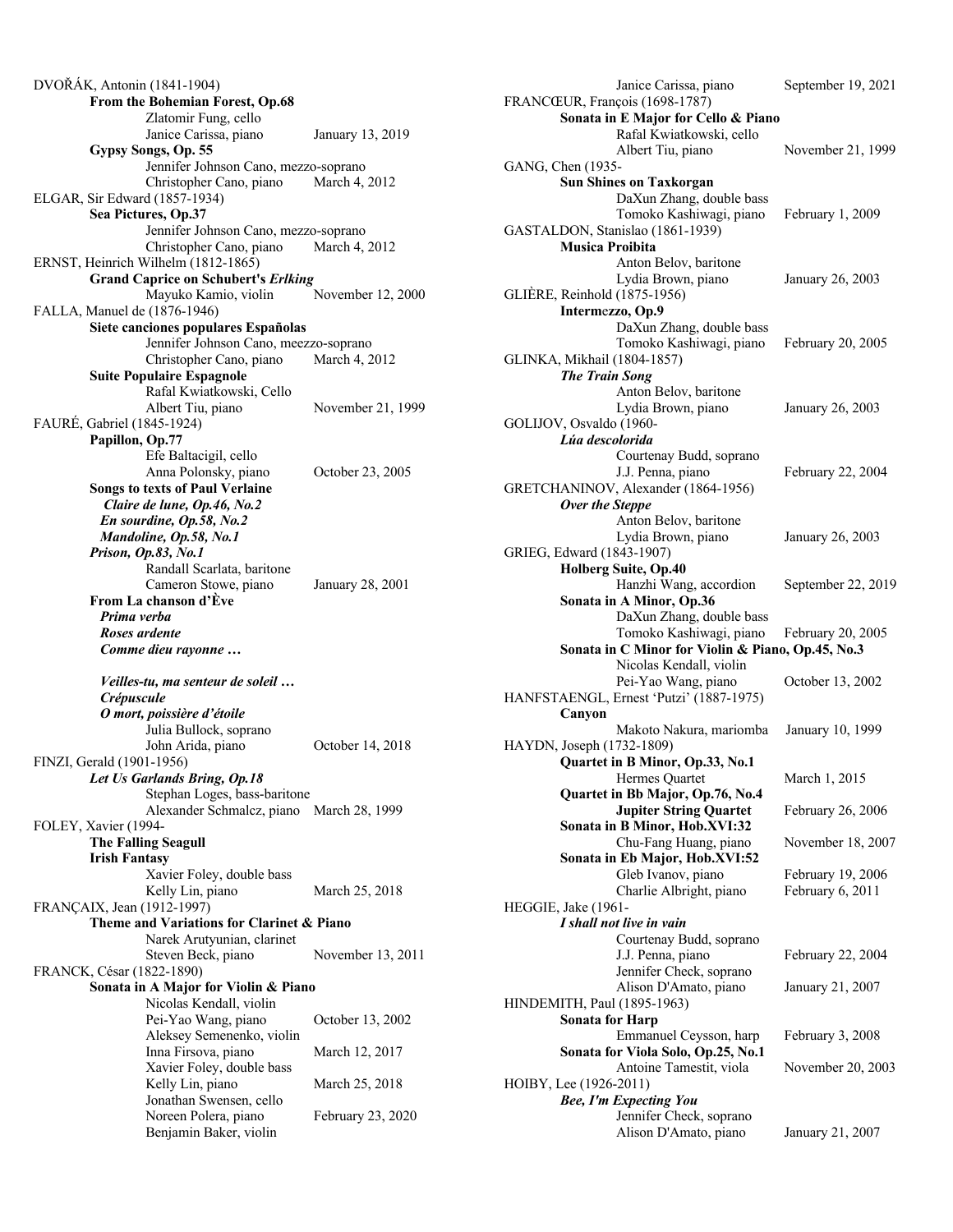| The Waltz                                 |                   |
|-------------------------------------------|-------------------|
| Courtenay Budd, soprano                   |                   |
| J.J. Penna, piano                         | February 22, 2004 |
| HONNEGER, Arthur (1892-1955)              |                   |
| Quatre chansons pour voix grave (1945)    |                   |
| Stephan Loges, bass-baritone              |                   |
| Alexander Schmalcz, piano March 28, 1999  |                   |
| HOROVITZ, Joseph (1926-                   |                   |
| Sonatina for Clarinet & Piano             |                   |
| Narek Arutyunian, clarinet                | November 13, 2011 |
| Steven Beck, piano                        |                   |
|                                           |                   |
| HUA, Yan-Jun (1893-1950)                  |                   |
| Moon Reflected in the Er-Quan Pool        |                   |
| DaXun Zhang, double bass                  |                   |
| Tomoko Kashiwagi, piano                   | February 20, 2005 |
| DaXun Zhang, double bass                  |                   |
| Tomoko Kashiwagi, piano                   | February 1, 2009  |
| HUBAY, Jenö (1858-1937)                   |                   |
| Carmen Fantasie Brilliante, Op.3, No.3    |                   |
| Benjamin Beilman, violin                  |                   |
| Anna Polonsky, piano                      | January 9, 2011   |
| HUNDLEY, Richard (1931-2018)              |                   |
| <b>Will There Really Be a Morning?</b>    |                   |
| Jennifer Check, soprano                   |                   |
| Alison D'Amato, piano                     | January 21, 2007  |
| ISHII, Maki (1936-2003)                   |                   |
| Hiten-Seido III, Op.75                    |                   |
| Makoto Nakura, marimba                    | January 10, 1999  |
| IVES, Charles (1874-1954)                 |                   |
|                                           |                   |
| <b>Serenity</b>                           |                   |
| Jennifer Check, soprano                   |                   |
| Alison D'Amato, piano                     | January 21, 2007  |
| JANÁČEK, Leoš (1854-1928)                 |                   |
| Sonata 1.X. 1905                          |                   |
| Charlie Albright, piano                   | February 6, 2011  |
| KELLOGG, Daniel (1976-                    |                   |
| Sonata for Viola & Piano                  |                   |
| Antoine Tamestit, viola                   |                   |
| Ying-Chien Lin, piano                     | November 30, 2003 |
| KO, Tania (1988-                          |                   |
| <b>Games of Belief</b>                    |                   |
| Daniel Lebhardt, piano                    | February 7, 2016  |
| KODALY, Zoltan (1882-1967)                |                   |
| Sonata for Solo Cello, Op.8               |                   |
| Jonathan Swensen, cello                   | February 23, 2020 |
| KOUSSEVITSKY, Serge (1874-1951)           |                   |
| Four pieces for Double Bass & Piano, Op.1 |                   |
| DaXun Zhang, double bass                  |                   |
| Tomoko Kashiwagi, piano                   | February 1, 2009  |
| KREISLER, Fritz (1875-1962)               |                   |
| Variations on a Theme by Corelli          |                   |
| Nicolas Kendall, violin                   |                   |
| Pei-Yao Wang, piano                       | October 13, 2002  |
| KUNE, Walter (1870-1930)                  |                   |
| Fantasy on Tchaikovsky's Eugene Onegin    |                   |
| Emmanuel Ceysson, harp                    | February 3, 2008  |
| KURTÁG, György (1926-                     |                   |
| Signs (Jelek) for Solo Viola, Op.5        |                   |
| Naoko Shimizu, viola                      |                   |
| Anna Stoytcheva, piano                    | March 26, 2000    |
| LAITMAN, Lori (1955-                      |                   |
| <b>And I Will Bring Them</b>              |                   |
| Jennifer Check, soprano                   |                   |
| Alison D'Amato, piano                     | January 21, 2007  |
| LIGETI, György (1923-2006)                |                   |
|                                           |                   |

|    | <b>Sonata for Solo Cello</b>                                                 |                          |
|----|------------------------------------------------------------------------------|--------------------------|
| l  | Thomas Carroll, cello<br>LISZT, Franz (1811-1886)                            | March 28, 2004           |
|    | Apres une lecture du Dante:                                                  |                          |
|    | Fantasia quasi sonata from Les Annees de pelerinage II<br>Gleb Ivanov, piano | February 19, 2006        |
|    | <b>Consolation No.3 in Db Major</b>                                          |                          |
|    | George Li, piano                                                             | February 3, 2013         |
|    | Concert paraphrase on Verdi's Rigoletto,                                     |                          |
| 11 | George Li, piano                                                             | February 3, 2013         |
|    | Hungarian Rhapsody, No.2, S.244                                              |                          |
|    | Vassilis Varvaresos, piano                                                   | November 28, 2004        |
|    | 'Isolde's Liebestod' from Wagner's Tristan und Isolde                        |                          |
|    | Benjamin Moser, piano                                                        | September 25, 2011       |
|    | <b>The Nightingale</b>                                                       |                          |
|    | Emmanuel Ceysson, harp<br>Sonata in B Minor, S.178                           | February 3, 2008         |
|    | Daniel Lebhardt, piano                                                       | February 7, 2016         |
|    | Tomer Gewirtzman, piano                                                      | October 30, 2016         |
|    | LUTOSLAWSKI, Witold (1913-1994)                                              |                          |
|    | Subito                                                                       |                          |
|    | Bella Hristova, violin                                                       | January 26, 2014         |
|    | MAHLER, Gustav (1860-1911)                                                   |                          |
|    | Frühlingsmorgen                                                              |                          |
|    | <b>Hans und Grethe</b>                                                       |                          |
|    | Ich atmet' einen Linden Duft<br>Liebst du um Schöheit                        |                          |
|    | Courtenay Budd, soprano                                                      |                          |
|    | J.J. Penna, piano                                                            | <b>February 22, 2004</b> |
|    | Sasha Cooke, mezzo-soprano                                                   |                          |
|    | Pei-Yao Wang, piano                                                          | October 14, 2007         |
|    | Wer hat das Liedlein erdacht?                                                |                          |
|    | Courtenay Budd, soprano                                                      |                          |
|    | J.J. Penna, piano                                                            | February 22, 2004        |
|    | <b>Blicke mir nicht in die Lieder</b><br>Ich bin der Welt abhanden gekommen  |                          |
|    | <b>Um Mitternacht</b>                                                        |                          |
|    | Sasha Cooke, mezzo-soprano                                                   |                          |
|    | Pei-Yao Wang, piano                                                          | October 14, 2007         |
| 03 | MENDELSSOHN, Felix (1809-1847)                                               |                          |
|    | Fantasia in F# Minor, Op.28                                                  |                          |
|    | Adam Neiman, piano                                                           | January 9, 2000          |
|    | <b>String Quartet in A minor, Op.13</b><br>Zora String Quartet               | October 15, 2017         |
|    | Sonata in F Major for Violin & Piano, Op.4                                   |                          |
|    | Timothy Fain, violin                                                         |                          |
|    | Pei-Yao Wang, piano                                                          | March 24, 2002           |
|    | Piano Trio in C Minor, Op.66                                                 |                          |
|    | Claremont Trio                                                               | November 4, 2001         |
|    | <b>Variations Serieuses, Op.54</b>                                           |                          |
|    | Wendy Chen, piano<br>MENOTTI, Gian Carlo (1911-2007)                         | April 8, 2001            |
|    | Ricercare & Toccata on a Theme from The Old Maid                             |                          |
|    | Charlie Albright, piano                                                      | February 6, 2011         |
|    | MESSIAEN, Olivier (1908-1992)                                                |                          |
|    | <b>Quartet for the End of Time</b>                                           |                          |
|    | Timothy Fain, violin                                                         |                          |
|    | Pei-Yao Wang, piano                                                          | March 24, 2002           |
|    | Bella Hristova, violin                                                       |                          |
|    | Amy Yang, piano<br>Cicely Parnas, cello                                      | January 26, 2014         |
|    | Noreen Polera, piano                                                         | March 9, 2014            |
|    | <b>Theme and Variations</b>                                                  |                          |
|    | Paul Huang, violin                                                           |                          |
|    | Jessica Osborne, piano                                                       | September 30, 2012       |
|    | MOZART, Wolfgang Amadeus (1756-1791)                                         |                          |
|    |                                                                              |                          |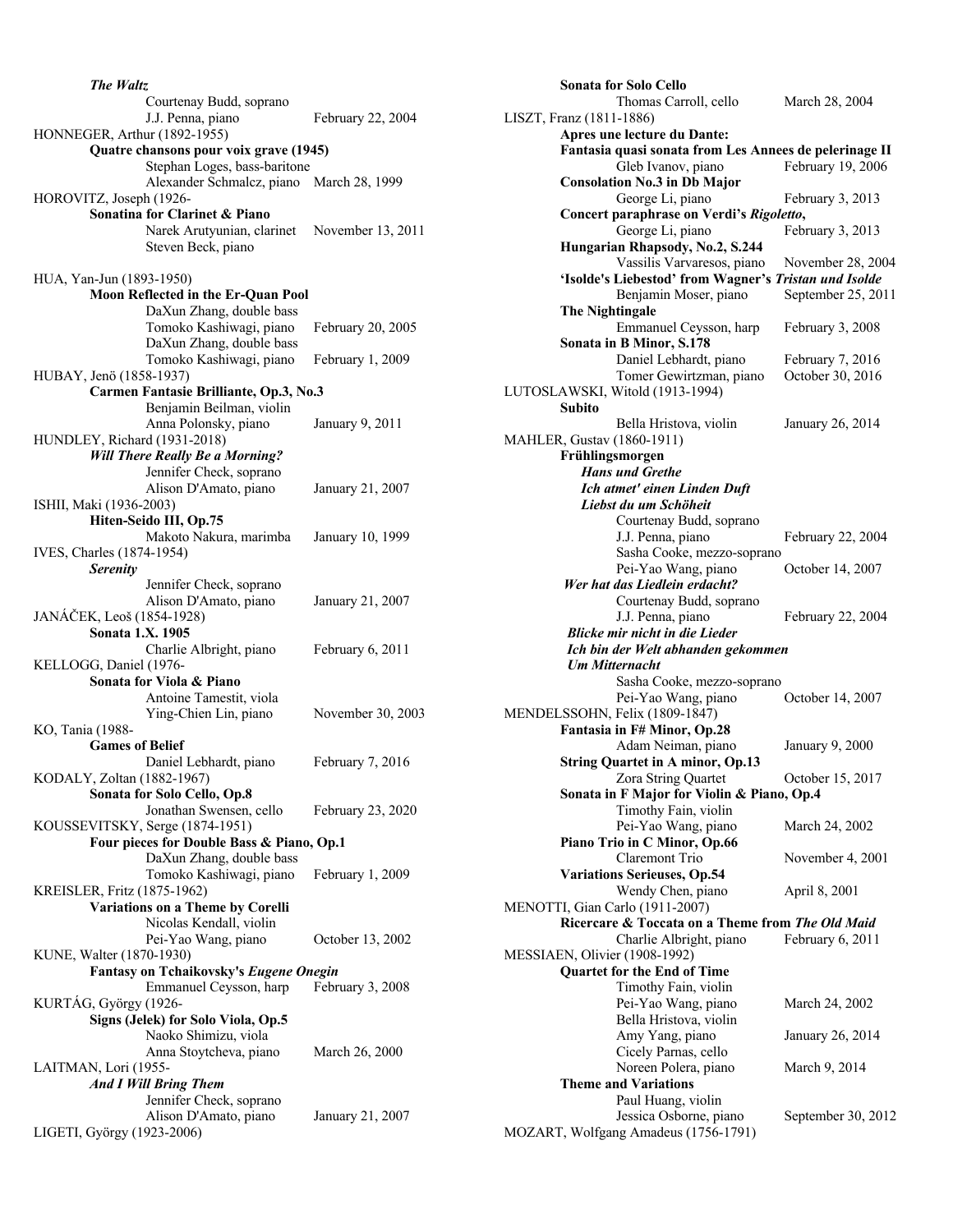|    | Piano Sonata in A Major, K.331                                               | April 3, 2022      |
|----|------------------------------------------------------------------------------|--------------------|
|    | Nathan Lee, piano                                                            |                    |
| ۱ı | Piano Sonata in F Major, K.332<br>Andrew Tyson, piano                        | September 21, 2014 |
|    | Sonata in Bb Major for Violin & Piano, K.378                                 |                    |
|    | Stefan Milenkovich, violin                                                   |                    |
|    | Shuai Wosner, piano                                                          | November 22, 1998  |
|    | Sonata in C Major for Violin & Piano, K.296                                  |                    |
|    | Noe Inui, violin                                                             |                    |
|    | Noreen Polera, piano                                                         | February 14, 2010  |
|    | Sonata in G Major for Violin & Piano, K.379<br>Timothy Fain, violin          |                    |
|    | Pei-Yao Wang, piano                                                          | March 24, 2002     |
|    |                                                                              |                    |
|    |                                                                              |                    |
|    | MUSORGSKY Modest (1839-1881)<br><b>Pictures at an Exhibition</b>             |                    |
|    | Roman Rabinovich, piano November 8, 2009                                     |                    |
|    | MUSTO, John (1954-                                                           |                    |
|    | <b>Shadow of the Blues</b>                                                   |                    |
|    | Could Be                                                                     |                    |
|    | <b>Island</b>                                                                |                    |
|    | Litany                                                                       |                    |
|    | <b>Silhouette</b>                                                            |                    |
|    | Sasha Cooke, mezzo-soprano<br>Pei-Yao Wang, piano                            | October 14, 2007   |
|    | MYASKOVSKY, NikolaI (1881-1950)                                              |                    |
|    | Sonata No.1 in D Major for Cello & Piano, Op.12                              |                    |
|    | Alexandre Bouzlov, cello                                                     |                    |
|    | Noreen Polera, piano                                                         | February 17, 2002  |
|    | PAGANINI, Nicolò (1782-1840)                                                 |                    |
|    | I palpiti, Op.13                                                             |                    |
|    | Stefan Milenkovich, Violin<br>Shuai Wosner, piano                            | November 22, 1998  |
|    | PAULUS, Stephen (1949-2014)                                                  |                    |
|    | Preludes - Book I (1994)                                                     |                    |
|    | Wonny Song, piano                                                            | March 18, 2007     |
|    | PERSICHETTI, Vincent (1915-1987)                                             |                    |
|    | I'm Nobody                                                                   |                    |
|    | Jennifer Check, soprano                                                      |                    |
|    | Alison D'Amato, piano<br>PIAZZOLLA, Ástor (1921-1992)                        | January 21, 2007   |
|    | <b>Le Grand Tango</b>                                                        |                    |
|    | Veit Hertenstein, viola                                                      |                    |
|    | Pei-Yao Wang, piano                                                          | February 3, 2013   |
|    | Milonga del Angel                                                            |                    |
|    | La Muerte del Angel                                                          |                    |
|    | Hanzhi Wang, accordion                                                       | September 22, 2019 |
|    | POULENC, Francis (1899-1963)<br>Quatre poèmes de Guillaue Apollinaire, FP 58 |                    |
|    | L'anguille                                                                   |                    |
|    | Carte postale                                                                |                    |
|    | Avant le cinema                                                              |                    |
|    | 1904                                                                         |                    |
|    | Sasha Cooke, mezzo-soprano                                                   |                    |
|    | Pei-Yao Wang, piano                                                          | October 14, 2007   |
|    | Le Dispari, FP 134<br>Priez pour paix, FP 95                                 |                    |
|    | Le retour du sergent, FP 117, No.6                                           |                    |
|    | Sameul Hasselhorn, baritone                                                  |                    |
|    | Renate Rohlfing, piano                                                       | January 29, 2017   |
|    | Sonata for Clarinet & Piano, FP 184                                          |                    |
|    | Alexander Fiterstein, clarinet                                               |                    |
|    | Yalin Chi, piano                                                             | March 13, 2005     |
|    |                                                                              |                    |

| Jose Franch-Ballester, clarinet                            |                    |
|------------------------------------------------------------|--------------------|
| Andrius Zlabys, piano                                      | October 26, 2008   |
| Narek Arutyunian, clarinet                                 |                    |
| Steven Beck, piano                                         | November 13, 2011  |
| PROKOFIEV, Sergey (1891-1953)                              |                    |
| Four movements from Romeo & Juliet                         |                    |
| arr.Borisovky                                              |                    |
| Veit Hertenstein, viola                                    |                    |
| Pei-Yao Wang, piano                                        | February 3, 2013   |
| From Romeo & Juliet, Op.75                                 |                    |
| <b>Montagues and Capulets</b>                              |                    |
| Romeo and Juliet before parting                            |                    |
| Benjamin Moser, piano                                      | September 25, 2011 |
| Sonata No.6 in A Major, Op.82                              |                    |
| Wendy Chen, piano                                          | April 8, 2001      |
| Sonata No.7 in Bb Major, Op.83                             |                    |
| Chu-Fang Huang                                             | November 18, 2007  |
| Benjamin Moser, piano                                      | September 25, 2011 |
| Sonata No.8 in Bb Major, Op.84                             |                    |
| Adam Neiman, piano                                         | January 9, 2000    |
| Sonata No.1 in F Minor for Violin & Piano, Op.80           |                    |
| Benjamin Beilman, violin                                   |                    |
| Anna Polonsky, piano                                       | January 9, 2011    |
| Sonata in D Major, Op.94                                   |                    |
| Jose Franch-Ballester, clarinet                            |                    |
| Andrius Zlabys, piano                                      | October 26, 2008   |
| Sonata for Solo Violin, Op.115                             |                    |
| Benjamin Beilman, Violin                                   | January 9, 2011    |
| <b>PUTZI</b>                                               |                    |
| Canyon                                                     |                    |
| Makoto Nakura, marimba                                     | January 10, 1999   |
| RACHMANINOFF, Sergei (1873-1943)                           |                    |
| Variations on a Theme of Corelli, Op.42                    |                    |
| Vassilis Varvaresos, piano                                 | November 28, 2004  |
|                                                            |                    |
|                                                            |                    |
| Wonny Song, piano                                          | March 18, 2007     |
| Spring Waters, Op.14, No.11                                |                    |
| Randall Scarlata, baritone                                 |                    |
| Cameron Stowe, piano                                       | January 28, 2001   |
| Sasha Cooke, mezzo-soprano                                 | October 14, 2007   |
| Pei-Yao Wang, piano                                        |                    |
| How fair this spot, Op.21, No.7<br>Courtenay Budd, soprano |                    |
|                                                            |                    |
| J.J. Penna, piano                                          | February 22, 2004  |
| Sasha Cooke, mezzo-soprano                                 | October 14, 2007   |
| Pei-Yao Wang, piano<br>Before My window, Op.26, No.10      |                    |
| Courtenay Budd, soprano                                    |                    |
| J.J. Penna, piano                                          | February 22, 2004  |
| Sasha Cooke, mezzo-soprano                                 |                    |
| Pei-Yao Wang, piano                                        | October 14, 2007   |
| In the silence of the mysterious, Op.4, No.3               |                    |
| Randall Scarlata, baritone                                 |                    |
| Cameron Stowe, piano                                       | January 28, 2001   |
| Courtenay Budd, soprano                                    |                    |
| J.J. Penna, piano                                          | February 22, 2004  |
| Sasha Cooke, mezzo-soprano                                 |                    |
| Pei-Yao Wang, piano                                        | October 14, 2007   |
| Morning, Op.4, No.2                                        |                    |
| Randall Scarlata, baritone                                 |                    |
| Cameron Stowe, piano                                       | January 28, 2001   |
| Oh, do not grieve, Op.14, No.8                             |                    |
| Sasha Cooke, mezzo-soprano                                 |                    |
| Pei-Yao Wang, piano                                        | October 14, 2007   |
| Oh never sing to me again, Op.4, No.4                      |                    |
| Courtenay Budd, soprano<br>J.J. Penna, piano               | February 22, 2004  |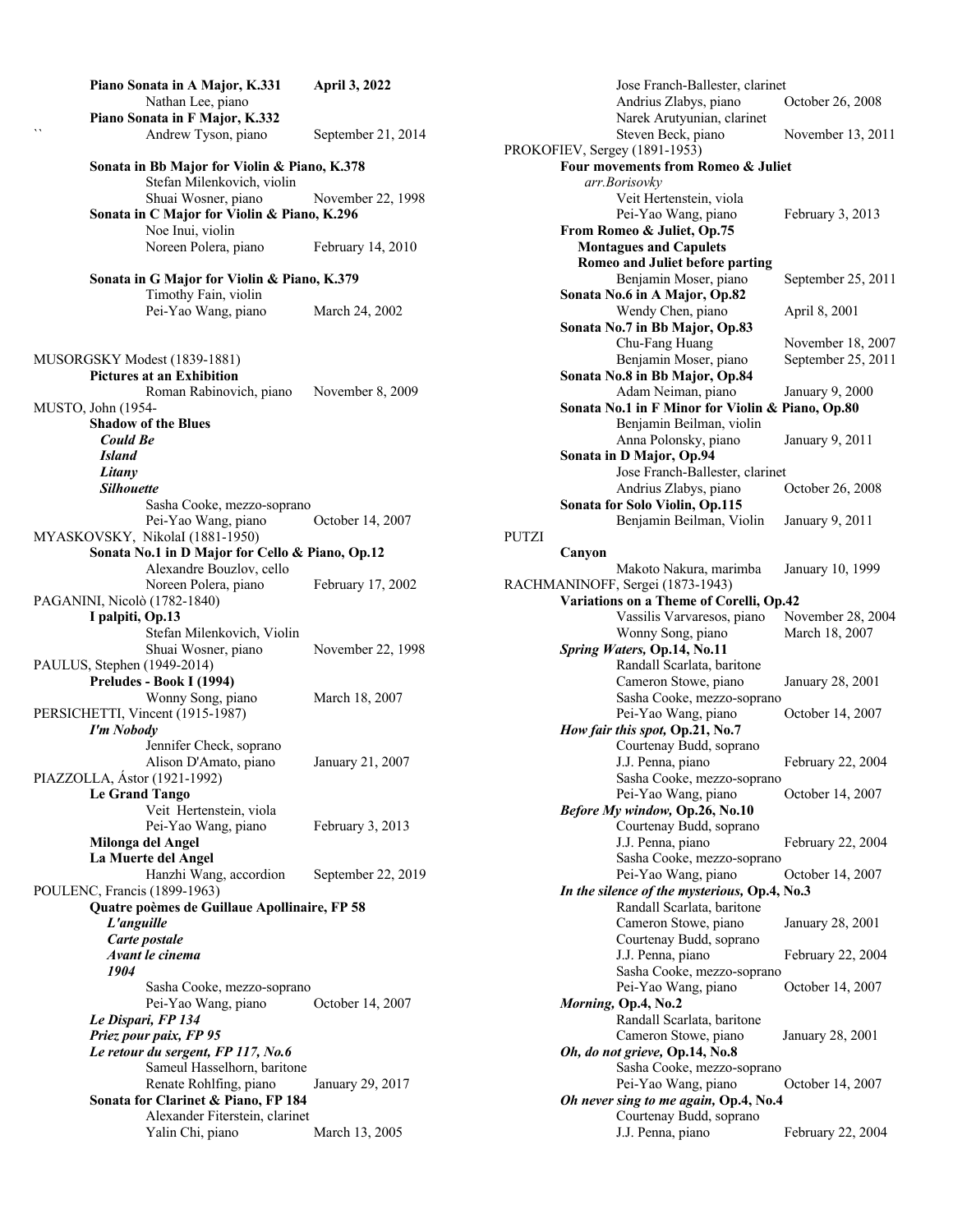|                                                                                      | Anton Belov, baritone                                                          |                    |  |
|--------------------------------------------------------------------------------------|--------------------------------------------------------------------------------|--------------------|--|
|                                                                                      | Lydia Brown, piano                                                             | January 26, 2003   |  |
|                                                                                      | Not Long Ago, My Friend, Op.4, No.6                                            |                    |  |
|                                                                                      | Courtenay Budd, soprano                                                        |                    |  |
|                                                                                      | J.J. Penna, piano                                                              | February 22, 2004  |  |
|                                                                                      | Sonata for Cello & Piano in G Minor, Op.19                                     |                    |  |
|                                                                                      | Narek Hakhnazaryan, cello                                                      |                    |  |
|                                                                                      | Noreen Polera, piano                                                           | October 11, 2009   |  |
|                                                                                      | Sang-Eun Lee, cello                                                            |                    |  |
|                                                                                      | Noreen Polera, piano                                                           | November 15, 2015  |  |
|                                                                                      | Two Pieces for Cello & Piano, Op.2                                             |                    |  |
|                                                                                      | Alexandre Bouzlov, cello                                                       |                    |  |
|                                                                                      | Noreen Cassidy-Polera, pianoFebruary 17, 2002                                  |                    |  |
|                                                                                      | Vocalise, Op.34, No.14                                                         |                    |  |
|                                                                                      | Gleb Ivanov, piano                                                             | February 19, 2006  |  |
| RAMEAU, Jean-Paul (1683-1764)                                                        |                                                                                |                    |  |
|                                                                                      | <b>Selections from Piece du Clavecin</b>                                       |                    |  |
|                                                                                      | Hanzhi Wang, accordion                                                         | September 22, 2019 |  |
| RAN, Shulamit (1949-                                                                 |                                                                                |                    |  |
|                                                                                      | <b>Monologue for Clarinet</b><br>Alexander Fiterstein, clarinet March 13, 2005 |                    |  |
| RAVEL, Maurice (1875-1937)                                                           |                                                                                |                    |  |
|                                                                                      | Pièce en forme de Habanera                                                     |                    |  |
|                                                                                      | Paul Huang, Violin                                                             |                    |  |
|                                                                                      | Jessica Osborne, piano                                                         | September 30, 2012 |  |
|                                                                                      | Stephen Waarts, violin                                                         |                    |  |
|                                                                                      | Chelsea Wang, piano                                                            | November 9, 2014   |  |
| La valse                                                                             |                                                                                |                    |  |
|                                                                                      | Vassily Primakov, piano                                                        | March 16, 2003     |  |
|                                                                                      | Chu-Fang Huang, piano                                                          | November 18, 2007  |  |
|                                                                                      | Jean-Frederic Neuburger, piano                                                 |                    |  |
|                                                                                      |                                                                                | September 21, 2008 |  |
|                                                                                      | Remi Geniet, piano                                                             | February 18, 2018  |  |
|                                                                                      | Sonata for Violin & Piano in G Major                                           |                    |  |
|                                                                                      | Stefan Milenkovich, violin                                                     |                    |  |
|                                                                                      | Shuai Wosner, piano                                                            | November 22, 1998  |  |
|                                                                                      | Stephen Waarts, violin                                                         |                    |  |
|                                                                                      | Chelsea Wang, piano                                                            | November 9, 2014   |  |
|                                                                                      | Le tombeau de Couperin                                                         |                    |  |
|                                                                                      | Vassilis Varvaresos, piano                                                     | November 28, 2004  |  |
| RESPIGHI, Ottorino (1879-1936)                                                       |                                                                                |                    |  |
| Sonata in B Minor for Violin & Piano                                                 |                                                                                |                    |  |
|                                                                                      | Caroline Goulding, violin                                                      |                    |  |
|                                                                                      | Shuai Wang, piano                                                              | September 26, 2010 |  |
|                                                                                      | RIMSKY-KORSAKOV, Nicolai (1844-1908)                                           |                    |  |
|                                                                                      | Fantasy on a theme from The Golden Cockerel                                    |                    |  |
| arr. Efrem Zimbalist                                                                 |                                                                                |                    |  |
|                                                                                      | Alexandre Bouzlov, cello                                                       |                    |  |
|                                                                                      | Noreen Polera, piano                                                           | February 17, 2002  |  |
| ROGERSON, Chris (1988-                                                               |                                                                                |                    |  |
| 'Til It Was Dark                                                                     |                                                                                |                    |  |
|                                                                                      | Charlie Albright, piano                                                        | February 6, 2011   |  |
| ROREM, Ned (1923-                                                                    |                                                                                |                    |  |
| Psalm 148                                                                            |                                                                                |                    |  |
|                                                                                      | Jennifer Check, soprano                                                        |                    |  |
|                                                                                      | Alison D'Amato, piano                                                          | January 21, 2007   |  |
|                                                                                      | ROSTROPOVICH, Mstislav (1927-2007)                                             |                    |  |
| Humoresque, Op.5                                                                     |                                                                                |                    |  |
|                                                                                      | Narek Hakhnazaryan, cello                                                      |                    |  |
|                                                                                      | Noreen Polera, piano                                                           | October 11, 2009   |  |
| ROTA, Nino (1911-1979)<br>Intermezzo for Viola & Piano                               |                                                                                |                    |  |
|                                                                                      | Veit Hertenstein, viola                                                        |                    |  |
|                                                                                      | Pei-Yao Wang, piano                                                            | February 3, 2013   |  |
|                                                                                      |                                                                                |                    |  |
| SAINT-SAËNS, Camille (1835-1921)<br><b>Introduction and Rondo Capriccioso, Op.28</b> |                                                                                |                    |  |
|                                                                                      |                                                                                |                    |  |

| Timothy Fain, violin                                                      |                    |  |  |
|---------------------------------------------------------------------------|--------------------|--|--|
| Pei-Yao Wang, piano                                                       | March 24, 2002     |  |  |
| Aleksey Semenenko, violin<br>Inna Firsova, piano                          | March 12, 2017     |  |  |
| Sonata No.1 in D Minor, Op.75                                             |                    |  |  |
| Mayuko Kamio, violin                                                      |                    |  |  |
| Albert Tiu, piano<br>Paul Huang, violin                                   | November 12, 2000  |  |  |
| Jessica Osborne, piano                                                    | September 30, 2012 |  |  |
| SooBeen Lee, violin<br>Dina Vainshtein, piano                             | November 18, 2018  |  |  |
| SARASATE, Pablo de (1844-1908)                                            |                    |  |  |
| <b>Concert fanatasies on Carmen, Op.25</b>                                |                    |  |  |
| Mayuko Kamio, Violin<br>Albert Tiu, piano                                 | November 12, 2000  |  |  |
| SCARLATTI, Domenico (1685-1757)                                           |                    |  |  |
| Sonata in F Minor, K.19                                                   |                    |  |  |
| Sonata in E Major, K.20                                                   |                    |  |  |
| Sonata in G Major, K.125<br>Sonata in B Minor, K.377                      |                    |  |  |
| Roman Rabinovich, piano                                                   | November 8, 2009   |  |  |
| <b>Three Sonatas</b>                                                      |                    |  |  |
| Hanzhi Wang, accordion<br>Two Sonatas                                     | September 22, 2019 |  |  |
| Emmanuel Ceysson, harp                                                    | February 3, 2008   |  |  |
| SCHNITTKE, Alfred (1934-1998)                                             |                    |  |  |
| <b>Revis Fairy Tale</b><br>Hanzhi Wang, accordion                         | September 22, 2019 |  |  |
| SCHOENFIELD, Paul (1947-                                                  |                    |  |  |
| <b>Four Souvenirs</b>                                                     |                    |  |  |
| Nicolas Kendall, violin<br>Pei-Yao Wang, piano                            | October 13, 2002   |  |  |
| Narek Arutyunian, clarinet                                                |                    |  |  |
| Steven Beck, piano                                                        | November 13, 2011  |  |  |
| SCHUBERT, Franz (1797-1828)<br>Auf dem Wasser zu singen, D.774            |                    |  |  |
| Am See, D.746                                                             |                    |  |  |
| Randall Scarlata, baritone                                                |                    |  |  |
| Cameron Stowe, piano<br>An die Musik, D.547                               | January 28, 2001   |  |  |
| Bei dir allein, D.866                                                     |                    |  |  |
| Stephen Loges, bass-baritone                                              |                    |  |  |
| Alexander Schmalcz, piano March 28, 1999<br>Randall Scarlata, baritone    |                    |  |  |
| Cameron Stowe, piano                                                      | January 28, 2001ô  |  |  |
| Der Musensohn, D.764                                                      |                    |  |  |
| Stephen Loges, bass-baritone<br>Alexander Schmalcz, piano                 | March 28, 1999     |  |  |
| Randall Scarlata, baritone                                                |                    |  |  |
| Cameron Stowe, piano                                                      | January 28, 2001   |  |  |
| Der Wanderer an den Mond, D.870<br>Die Forelle, D.550                     |                    |  |  |
| Erlkönig, D.328                                                           |                    |  |  |
| Geheimes, D.719                                                           |                    |  |  |
| Stephan Loges, bass-baritone<br>Alexander Schmalcz, piano March 28, 1999  |                    |  |  |
| Im Abendrot, D.799                                                        |                    |  |  |
| Im Freien, D.880                                                          |                    |  |  |
| Schnsucht, D.879<br>Randall Scarlata, baritone                            |                    |  |  |
| Cameron Stowe, piano                                                      | January 28, 2001   |  |  |
| Stänchen, D.957, No.4                                                     |                    |  |  |
| <b>Willkommen und Abschied, D.767</b><br><b>Wandrers Nachtlied, D.224</b> |                    |  |  |
| <b>Wandrers Nachtlied, D.768</b>                                          |                    |  |  |
| <b>Willkommen und Abschied, D.767</b>                                     |                    |  |  |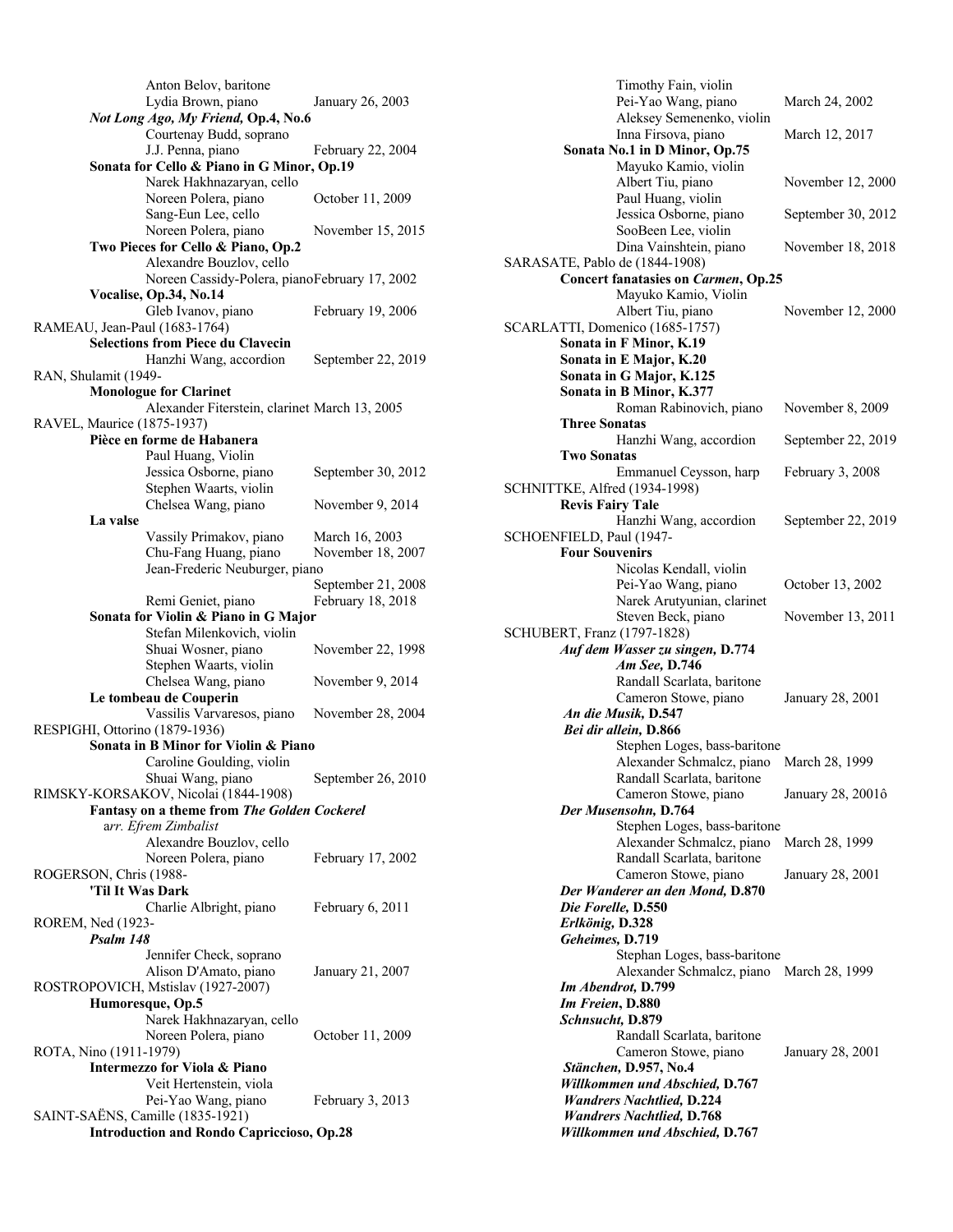Stephan Loges, bass-baritone Alexander Schmalcz, piano March 28, 1999 *Litanei auf das Fest Allerseelen,* **D.343** *Der blinde Knade,* **D.833** *Erlkoönig,* **D.328** Samuel Hasselhorn, baritone Renate Rohlfing, piano January 29, 2017 *Suleika I Lachen und Weinen* **D.777** *Wandrers Nachtlied II,* **D.768** *Seligkeit, D.433* Julia Bullock, soprano John Arida, piano October 14, 2018 **Impromptu in Bb Major, Op.142, No.3, D.935** Ji-Yong, piano November 11, 2013 **Piano Sonata in Bb Major, D.960** Nathan Lee, piano April 3, 2022 **Quartet No.15 in D Major, D.887** Hermes Quartet March 1, 2015 **Sonata in A Major for Violin & Piano, D.574**  Mayuko Kamio, violin Albert Tiu, piano November 12, 2000 **Sonata in A Minor, 'Arpeggione', D.821**  Alexandre Bouzlov, cello Noreen Polera, piano February 17, 2002 **Twelve Landler, D.790** Vassily Primakov, piano March 16, 2003 SCHUMANN, Robert (1810-1856) **Adagio and Allegro, Op.70** Thomas Carroll, cello Richard Joo, piano March 28, 2004 **Dichterliebe, Op.48** Anton Belov, baritone Lydia Brown, piano January 26, 2003 **Fantasie in C Major, Op.17** Tomer Gewirtzman, piano October 30, 2016 **Phantasiestücke, Op.73** Alexander Fiterstein clarinet Yalin Chi, piano March 13, 2005 Narek Hakhnazaryan, cello Noreen Polera, pianoOctober 11, 2009 **Fünf Lieder, Op.40** Stephan Loges, bass-baritone Alexander Schmalcz, piano March 28, 1999 **Märchenbilder for Viola & Piano, Op.113** Naoko Shimizu, viola Anna Stoytcheva, piano March 26, 2000 **Phantasie in C Major, Op.17** Vassily Primakov, piano March 16, 2003 Chu-Fang Huang, piano November 18, 2007 **Quartet No.1 in A Minor, Op.41, No.1** Hermes Quartet **Romances for Clarinet & Piano, Op.94** Alexander Fiterstein, Clarinet Yalin Chi, piano March 13, 2005 **Sonata in A Minor, Op.105** Veit Hertenstein, viola Pei-Yoo Wang, piano February 3, 2013 **Symphonic Etudes, Op.13** Andrew Tyson, piano September 21, 2014, *Tragödie 1 & 2,* **Op.64/3** *Belsazar,* **Op.57** *Mein Wagen rollet langsam,* **Op.142** *Die beiden Grenadiere,* **Op.49, No.1** *Lehn' deine wang,* **Op.142** *Du bist wie eine Blume,* **Op.25, No.24**

*Es Leuchtel meine Liebe, Op.127* Samuel Hasselhorn, baritone Renate Rohlfing, piano January 29, 2017 SCRIABIN, Alexander (1872-1915) **Sonata-Fantasy No.2 in G# Minor, Op.19** Adam Neiman January 9, 2000 SHOSTAKOVICH, Dmitri (1906-1975) **Adagio** DaXun Zhang, double bass Tomoko Kashiwagi, piano February 20, 2005 **Preludes, Op.34** *arr. Hertenstein* No.10 No.15 No.16 No.24 Veit Hertenstein, viola Pei-Yao Wang, piano February 3, 2013 **Sonata in D Minor, Op.40** Alexandre Bouzlov, cello Noreen Polera, piano February 17, 2002 SISKIND, Jeremy (b. 1986- Arrangements *Driftin' Tide* Spencer Williams (1889-1965) Pat Castleton d. 1993 *You Can't Tell the Difference After Dark* Maceo Pinkard (1897-1962) *Downhearted Blues* Cora "Lovie" Austin (1887-1972) Alberta Hunter (1895-1984) *Frog Tongue Stomp: A Lovie Austin Tribute Our Love is Different* Billie Holiday (1915-1959) Sonny White (1971-1971) *Revolution* Nina Simone (1933-2003) Weldon Jonathan Irvine, Jr. (1943-2002) *Four Women* Nina Simone (1933-2003) Julia Bullock, soprano John Arida, piano October 14, 2018 SPERGER, Johannes Matthias (1750-1812) **Sonata in B Minor** Xavier Foley, double bass Kelly Lin, piano March 25, 2018 STILL, William Grant (1895-1978) **Suite for Violin & Piano** Randall Goosby, violin November 17, 2019 STRAUSS, Richard (1864-1949) *Als mir dein Lied erklang,* **Op.68** *Breit über mein Haupt***, Op.19** *Freundliche Vision,* **Op.48** *Schön sind, doch kalt,* **Op.19, No.3** Courtenay Budd, soprano J.J. Penna, piano February 22, 2004 **Violin Sonata in Eb Major, Op.18** Seiya Ueno, flute Wendy Chen, piano September 27, 2015 Randall Goosby, violin Zhu Wang, piano November 17, 2019 STRAVINSKY, Igor (1882-1971) **Divertimento for Violin & Piano** Noe Inui, violin Noreen Polera, piano February 14, 2010 **Suite italienne** *arr. Piatagorsky* Sang-Eun Lee, cello Noreen Polera, piano November 15, 2015 **Tango for Violin & Piano**